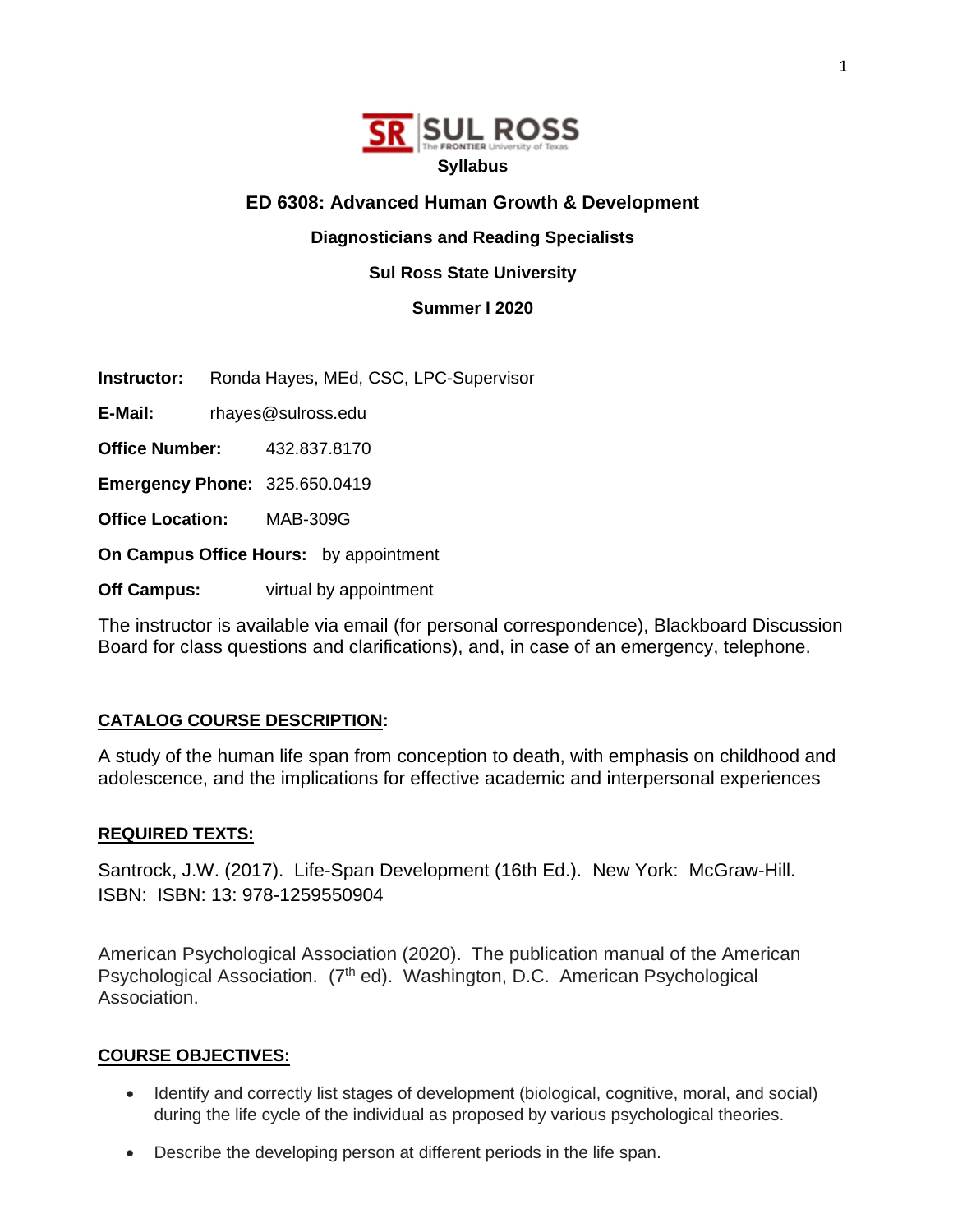- Identify disturbances in the developmental process along with possible reasons for these disturbances.
- List different methods of studying human behavior along with the strengths and weaknesses of each.
- Apply implications from various developmental models to counseling and/or educational processes and situations.
- Recognize the similarities and differences within and among people of all ages, cultures, and social backgrounds.
- Identify major problems of children and adolescents as they grow toward maturity and think about possible solutions based on specific developmental theories.
- Review research studies related to various aspects of human development and translate their meanings and implications for education and counseling.

# **PROFESSIONAL STANDARDS:**

This course is part of the Sul Ross State University, Graduate school of Education, Masters in Special Education Program as well as certification as an Educational Diagnostician. This program complies with the standards published Texas Educational Agency (TEA)

### **Reading Specialist**

### **Standard I. Components of Reading:**

The Reading Specialist applies knowledge of the interrelated components of reading across all developmental stages of oral and written language and has expertise in reading instruction at the levels of early childhood through grade 12.

1.4k expected stages and patterns in the development of phonological and phonemic awareness, implications of individual variations in the development of phonological and phonemic awareness, and instructional sequences that develop and accelerate students' phonological and phonemic awareness are based on convergence of research

1.9k expected stages and patterns in students' developing understanding of the alphabetic principle and implications of individual variations in the development of this understanding;

#### **Educational Diagnostician**

Competency 6.A: Demonstrate knowledge of effective culturally responsive consultation and collaboration skills (e.g., knowledge of family systems, parents/guardians supporting student development and educational progress).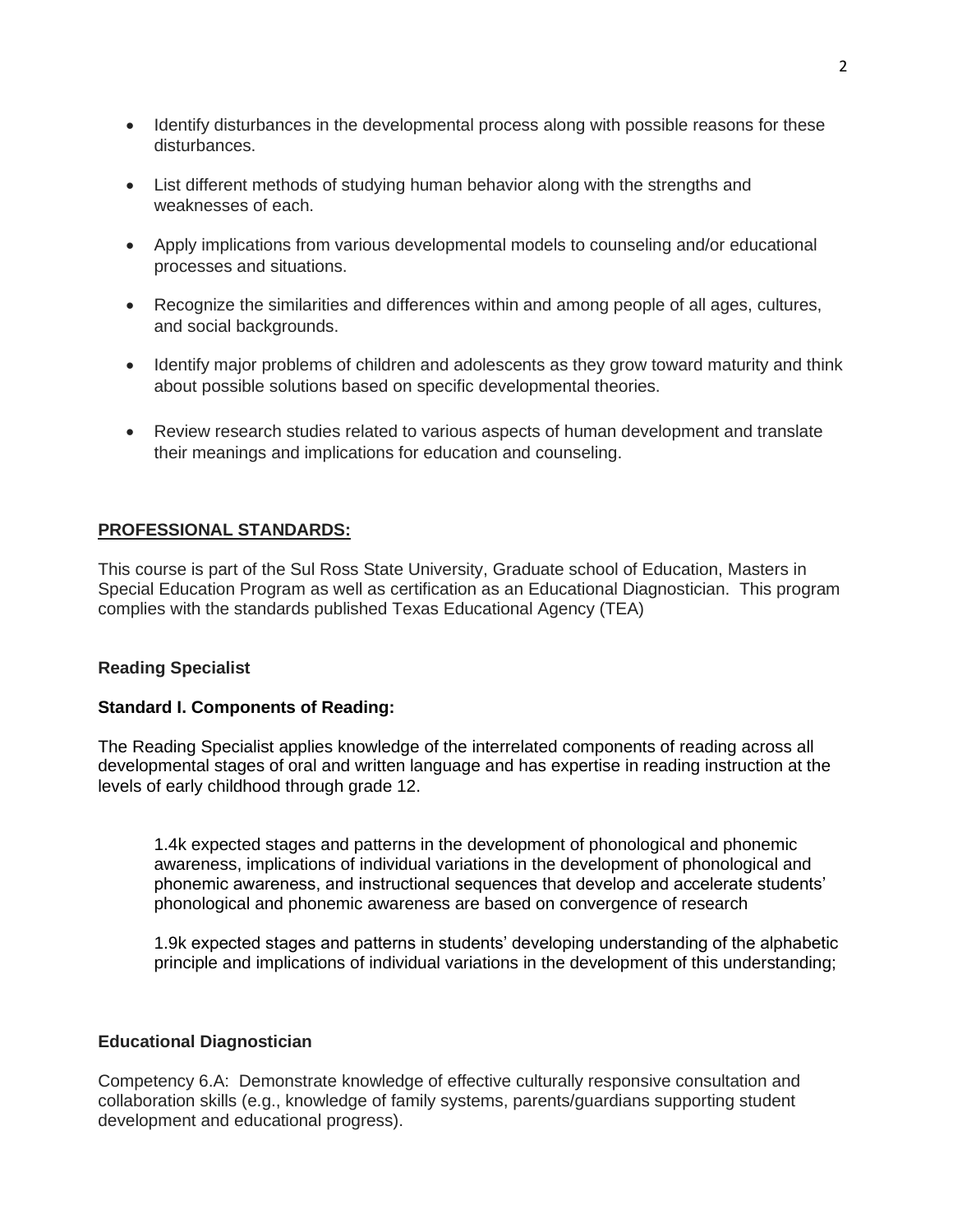# **DISTANT LEARNING STATEMENT:**

Students enrolled in distance education courses have equal access to the university's academic support services, such as Smarthinking, library resources, such as online databases, and instructional technology support. For more information about accessing these resources, visit the SRSU website. Students should correspond using Sul Ross email accounts and submit online assignments through Blackboard, which requires secure login information to verify students' identities and to protect students' information. The procedures for filing a student complaint are included in the student handbook. Students enrolled in distance education courses at Sul Ross are expected to adhere to all policies pertaining to academic honesty and appropriate student conduct, as described in the student handbook. Students in web-based courses must maintain appropriate equipment and software, according to the needs and requirements of the course, as outlined on the SRSU website.

# **TECHNICAL REQUIREMENTS**

To participate in this course, students will need to satisfy the following technical requirements: High-speed Internet access with standard up-to-date browsers. To get a list of Blackboard's supported browsers see:

[https://help.blackboard.com/Learn/Student/Getting\\_Started/Browser\\_Support#supportedbrowsers](https://help.blackboard.com/Learn/Student/Getting_Started/Browser_Support%23supportedbrowsers)

To get a list of supported operation systems on different devices see: [https://help.blackboard.com/Learn/Student/Getting\\_Started/Browser\\_Support#testeddevices-and](https://help.blackboard.com/Learn/Student/Getting_Started/Browser_Support%23testeddevices-and-operating-systems)[operating-systems](https://help.blackboard.com/Learn/Student/Getting_Started/Browser_Support%23testeddevices-and-operating-systems)

Students must maintain consistent and reliable access to their Sul Ross University email and Blackboard, as these are the official methods of communication for this course.

Students may be asked to create logins and passwords on supplemental websites and/or to download trial software to their computer or tablet as part of course requirements. The following software plug-ins for PCs and Macs, respectively, are available for free download:

Adobe Acrobat Reader:<https://get.adobe.com/reader/>

Windows Media Player: [https://support.microsoft.com/en-us/help/14209/get-windows](https://support.microsoft.com/en-us/help/14209/get-windows-media-player)[media-player](https://support.microsoft.com/en-us/help/14209/get-windows-media-player)

Apple Quick Time Player: [www.apple.com/quicktime/download/](file:///C:/Users/lisa.sousa/AppData/Roaming/Microsoft/Word/www.apple.com/quicktime/download/)

# **SMARTTHINKING:**

With Blackboard, you will note two tabs on the left, a Smarthinking Handbook tab and a Smarthinking tab. Sul Ross State University is providing this writing tutorial program, free of charge, to currently enrolled students. Smarthinking is a proven, excellent writing tutorial program and user friendly. When you are ready to submit your draft paper to Smarthinking, you may do so through the Smarthinking tab.

This service does not detect plagiarism; you will still need to use SafeAssign for similarity detection. The Smarthinking Writing Center is designed to assist secondary, post-secondary, and graduate students become stronger writers. Students receive a detailed, personalized critique of any written assignment, such as an essay, paragraph, report, or creative work. When applicable, students can select specialists such as ESL, Technical Writing, or Creative Writing experts. Students can submit writing 24 hours a day, seven days a week.

# **ACADEMIC INTEGRITY:**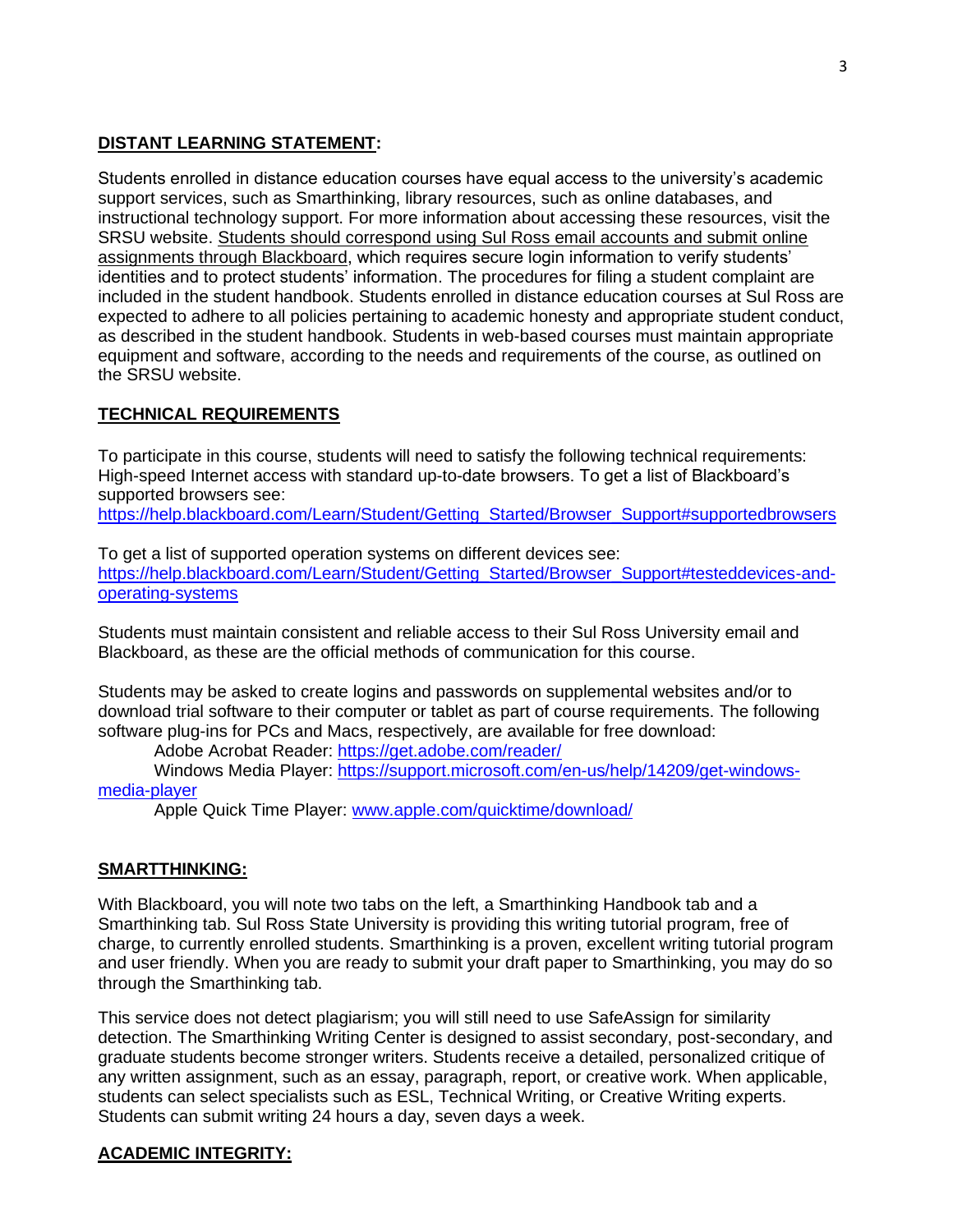Students in this class are required to demonstrate scholarly behavior and academic honesty in the use of intellectual property. A scholar is expected to be timely, prepared, and focused. Meaningful, respectful, and pertinent online participation is also expected.

Examples of academic dishonesty include but are not limited to: submitting work as original that was used in whole or part for another course and/or professor; turning in another person's work as one's own; copying from professional works or internet sites without citation.

# **SAFE ASSIGN:**

The Safe Assignment Tool is an advanced plagiarism prevention system deeply integrated with the Blackboard Learning Management System. SafeAssignment compares student papers submitted to Blackboard against an enormous wide range of sources and provides instructors with detailed Originality Reports. Because of SafeAssignment's flexibility, this product is an effective plagiarism prevention system that helps instructors to raise student awareness about plagiarism and to educate students about the ways to avoid plagiarism. You can check your similarity report and make corrections if needed. With your similarity report, you will note highlighted areas that have similarity noted between your paper and another source. You will click on the tab within the colored square to see the percentage of the similarity. Percentages above 20% must be corrected. It does not matter if the source that is being noted for similarity is not the same source that you used. The system is telling you what you have written is too similar to another source and you need to make corrections. You may need to change up some of the wording or order of information to make it your information. More than three or four words in a row that are identical to the originating author can be detected. You can submit your paper as many times as you would like. This system is designed to assist students with increasing awareness of plagiarism. Typically, plagiarism is an accidental occurrence and occurs when students do not realize their writing is overly similar to another source.

# **ADA (Americans with Disabilities Act)**

# **SRSU DISABILITY SERVICES:**

Sul Ross State University (SRSU) is committed to equal access in compliance with Americans with Disabilities Act of 1973. It is SRSU policy to provide reasonable accommodations to students with documented disabilities. It is the Student's responsibility to initiate a request. Please contact me, Ms. Rebecca Greathouse Wren, M.Ed., LPC-S, Director/Counselor, Accessibility Services Coordinator, Ferguson Hall (Suite 112) at 432.837.8203; mailing address is P.O. Box C-122, Sul Ross State University, Alpine, Texas 79832. Students should then contact the instructor as soon as possible to initiate the recommended accommodations.

# **PARTICIPATION POLICY:**

Since ED 6308 is an online course, participation will be evaluated in Blackboard online discussions. It is the student's responsibility to check the Discussion Board and Sul Ross email *DAILY* for the duration of the course. In order for you to remain enrolled in ED 6308, you must reply to the Blackboard Discussion Board "Online Participation Policy" forum by the deadline posted on the Due Dates listing contained in this syllabus. It is policy at Sul Ross State University that if a student is enrolled in an online course and fails to stay active for a period of 3 weeks, fails to submit assignments, and/or does not reply to emails from the instructor, he/she will receive a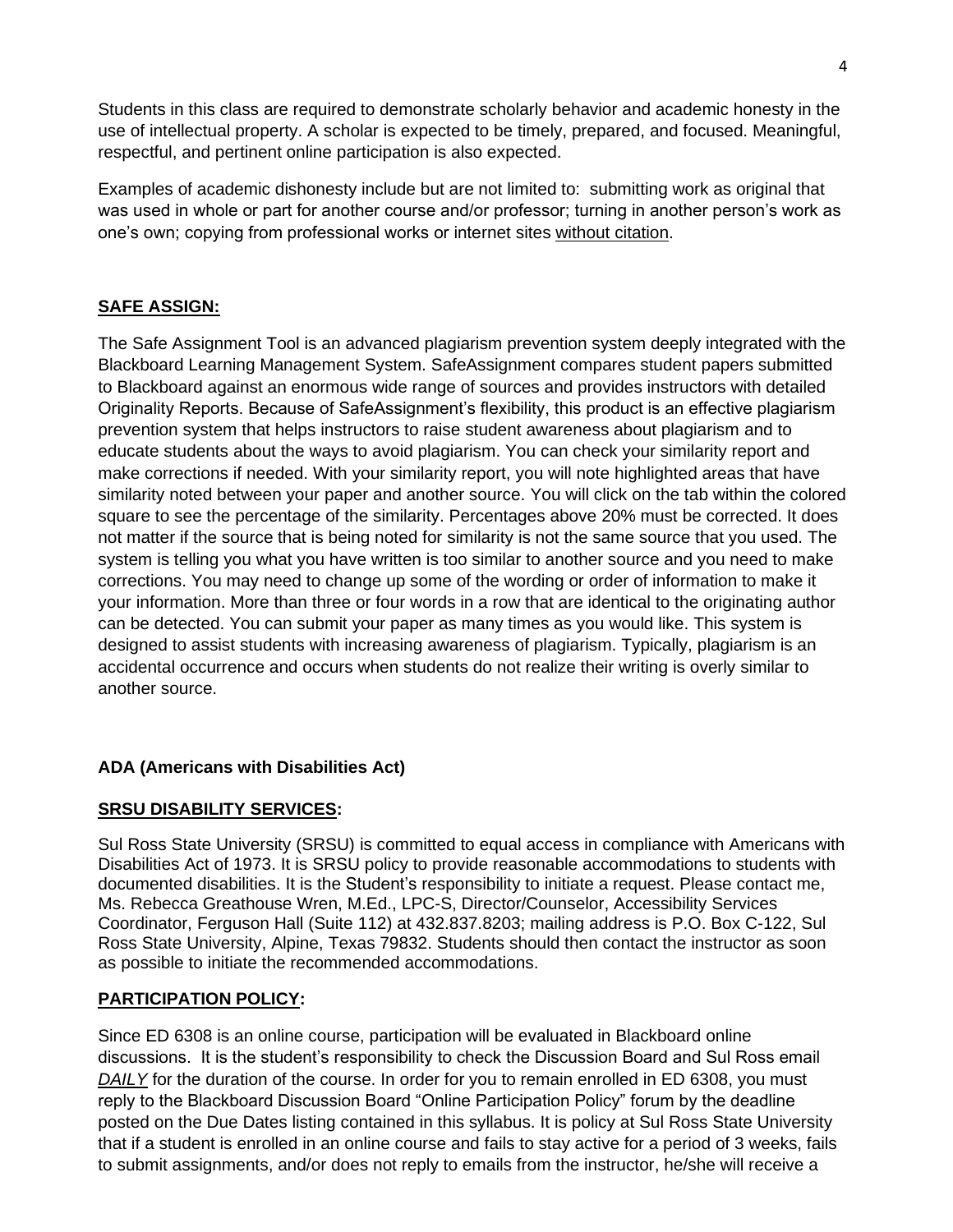final grade of "F." You may access the "Online Participation Policy" forum by entering Blackboard, then selecting Discussion Board. Please follow the directions regarding your required response.

**Each student will be expected to stay in regular communication with his/her professor and will be required to respond to emails sent to your Sul Ross email and/or telephone calls initiated by the professor within two days. If a timely response is not received, 50 points will be deducted from your overall grade. (No Excuses)**

# **COURSE REQUIREMENTS:**

# **Course Assignments:**

1.Chapter Quizzes: (30% of overall grade)

There will be 20 chapter quizzes worth 40 points each. There is no time limit for taking each quiz but you must complete each quiz in one setting. You may not logon, logoff, and logon again. You may take the quiz only one time*. You MAY NOT collaborate on the chapter quizzes.* To do so will violate stated rules regarding academic honesty and you will be dropped from the course. Answers will not be provided until all students have taken each quiz.

2. Discussion Board Activities: (20% of overall grade)

Chapter discussion board POSTS and RESPONSES are due by 12:00 a.m. (midnight) on the given due date. Each chapter discussion board post is worth 15 points and each discussion board response is worth 5 points=20 points total. A response is directed towards a fellow student's posting. In other words, you are going to review a fellow student's chapter discussion board post and provide a response. Response postings must entail more than "great posting" or "good job". Although these phrases may be included, you must expand on your thoughts and present good responses.

3.Developmental Studies: (50% of overall grade)

The developmental case studies for this course will serve as both the midterm and final exams and are worth 100 points each.

The first case study (childhood through adolescence) will serve as the.

The second case study (young adulthood through older adulthood) will serve as the final.

# **Developmental Studies:**

You will write two developmental study during this course.

The *first developmental study* will be written on a child/youth/adolescent. You may choose the developmental level (Infancy, Early Childhood, Middle & Late Childhood or Adolescence) and include multiple theories/theorists (Piaget, Bruner, Vygotsky, Erikson, Kohlberg, Bandura, etc.) which you will investigate as a part of this paper.

You will provide the following information for your subject: I. Identifying Information; II. Developmental Changes (Physical, Emotional, Social, Cognitive, Language and Moral); III. General Assessment.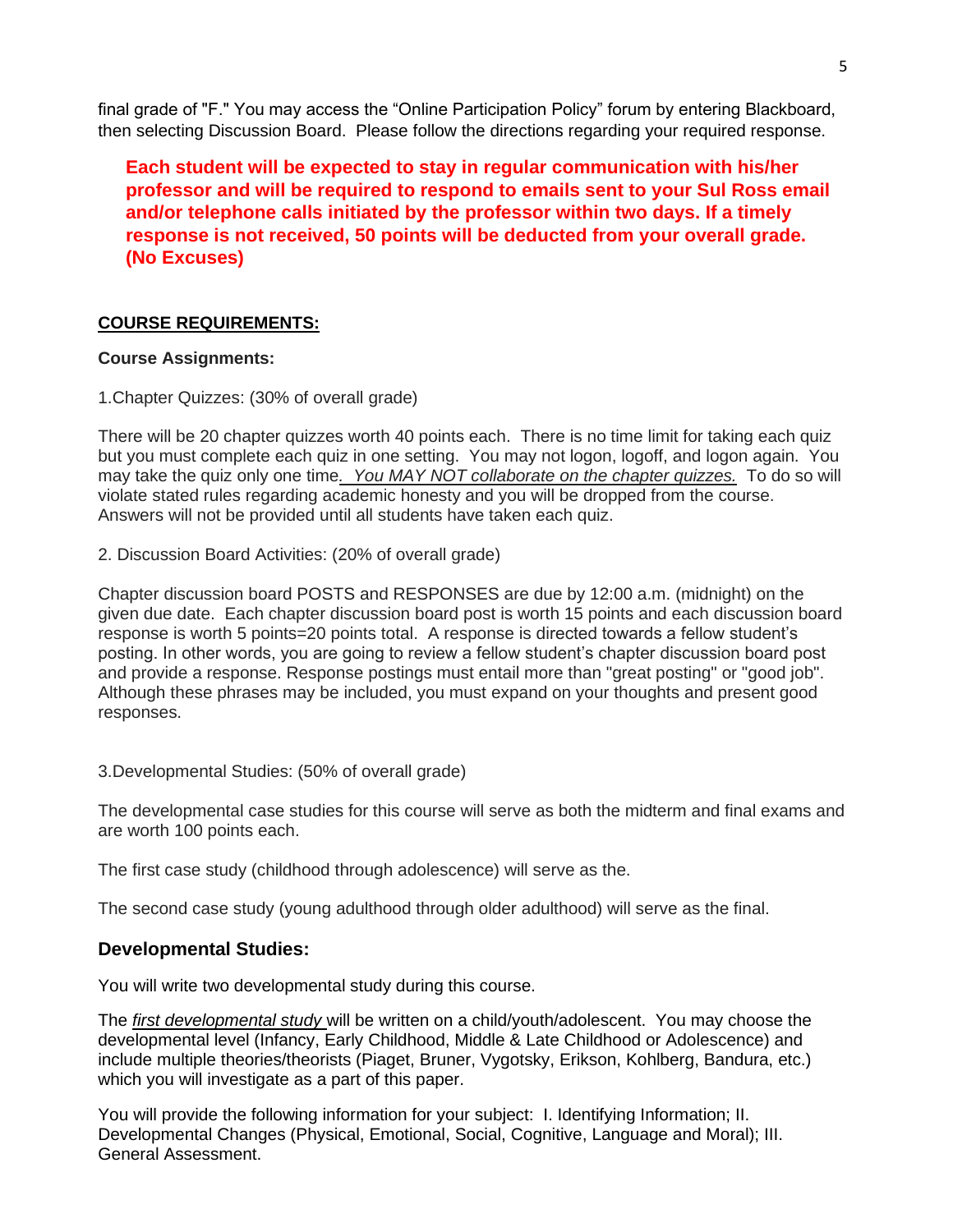### *This paper will serve as your midterm examination.*

The *second developmental study* will be exactly as the first with the exception that it will be written on an adult. You may choose the developmental level from Early Adulthood, Middle Adulthood, or Late Adulthood.

You will provide the following information as is relevant for your subject: I. Identifying Information; II. Developmental Changes (Physical, Cognitive, Personality, Careers, Work, Leisure,

Relationships, Religion, Meaning in Life, Health, and Aging); III. General Assessment. Select the theories/theorists that are appropriate for your subject on which to base your assessment in each area.

# *This paper will serve as your final examination.*

Example theory/theorist:

- Erickson: Stages of Identity Development
- Kohlberg: Levels of Moral Development
- Piaget: Stages of Cognitive Development
- Super: Life Stages

NOTE: The paper must be written using APA guidelines using appropriate documentation. *This is NOT an opinion paper*. You must analyze the development of an individual of your choosing.

You MAY NOT use your spouse or your own children as the subject of the developmental study. You MAY use a parent, grandparent, or other such relative. The written body of the papers should be 3 – 5 pages in length (Times New Roman 12 pt. font, double-spaced) and provide specific information related to how the subject you are analyzing "fits" in the categories used for analysis (see above) according to the theory/theorist you have chosen to review.

*You must use the textbook and other supporting information to support your statements. See the Writing Rubric at the end of the Syllabus You must use the Smarthinking writing program and attach the report. References must be cited within the body of your paper. Papers with multiple errors and/or excessive similarity reported through SafeAssign will receive a reduction in grade.*

### **Writing Programs**: Smarthinking and SafeAssign

You must submit the Smarthinking report along with your submitted developmental studies. Simply copy and paste the report to the bottom of your paper and then submit. You will not receive credit for your paper if the Smarthinking report is not attached.

Turnaround time on tutorial reports is typically 24 hours. Do not wait until the night before the due date to write your paper. You will not have time to receive your paper back and make suggested revisions.

# **The Critique Process:**

Each critique includes the writing tutor's comments inserted within the student assignment and a Response Form detailing additional feedback. Smarthinking writing tutors address students' writing issues, targeting higher-order issues (such as content and thesis development) as well as lowerorder concerns (such as grammar and mechanics). They do not edit or correct student work. By expanding students' understanding of good writing techniques, our tutors help students become better writers.

Writing review services include the following options: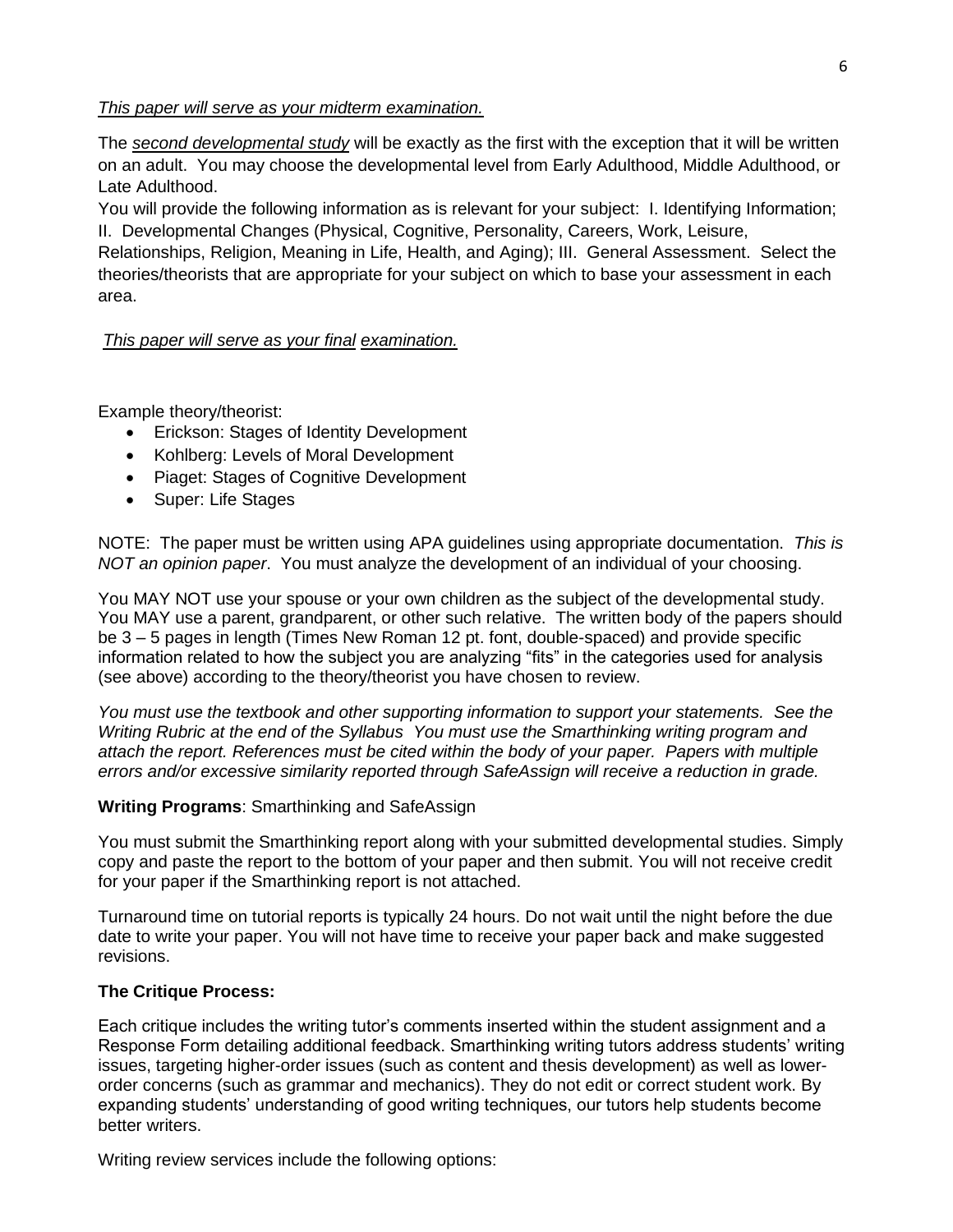# • **Standard Essay Review**

Smarthinking's standard essay critique prioritizes higher-order concerns, including main idea/thesis, content development, organization, and introduction/conclusion. This critique includes a tutor's embedded comments and a response form with commentary on essay strengths, areas in need of improvement, and a summary of next steps.

# • **Long Essay Review**

The long essay review provides the same individualized feedback as the standard essay review, but applied to written pieces of greater length.

# • **Paragraph Review**

The paragraph review provides the same individualized feedback as the standard essay review, but applied to a writing piece of 300 words or less.

# **• Grammar & Documentation Review**

The Lower-Order Concerns-only essay critique addresses exclusively lower-order issues of grammar and mechanics, sentence structure, word choice, and documentation. This review offers the same personalized, essay-specific feedback as Smarthinking's standard Essay critique in that tutors assist students with recurring errors, model corrections, and offer concrete writing and revision advice without editing or proofing the students' work. Whereas Smarthinking's standard essay review prioritizes higher-order concerns (main idea/thesis, content development, organization, and introduction/conclusion), the grammar and documentation critique addresses exclusively lower-order issues of grammar & mechanics, sentence structure, word choice, and documentation.

# **• Resume & Cover Letter Review**

Smarthinking critiques résumés and cover letters, which gives job applicants and students detailed feedback that can be essential as they seek employment. Key areas of focus include purpose/focus, content development, organization, grammar & mechanics, sentence structure, and word choice.

# **EVALUATION/GRADING POLICY:**

Note: Grades are earned based on the quality of the work completed. Assignments submitted after due dates will receive no credit. Grades of **Incomplete (I)** are not given in the Professional Studies Division of Sul Ross State University *except* in the *most extreme*  situations.

A grade of "A" will not be given in this course unless the student's writing reflects graduate level quality and the written career program is superior. See writing rubric at the end of the syllabus.

| Grading                                                                                           | A=100-91% B=90-81% C=80-71% D=70-61% |                                       |  |
|---------------------------------------------------------------------------------------------------|--------------------------------------|---------------------------------------|--|
| <b>Chapter Quizzes</b><br><b>Discussion Boards</b><br>Developmental Study and Final Exam<br>Total |                                      | 30%<br>20%<br>50 % (25% each)<br>100% |  |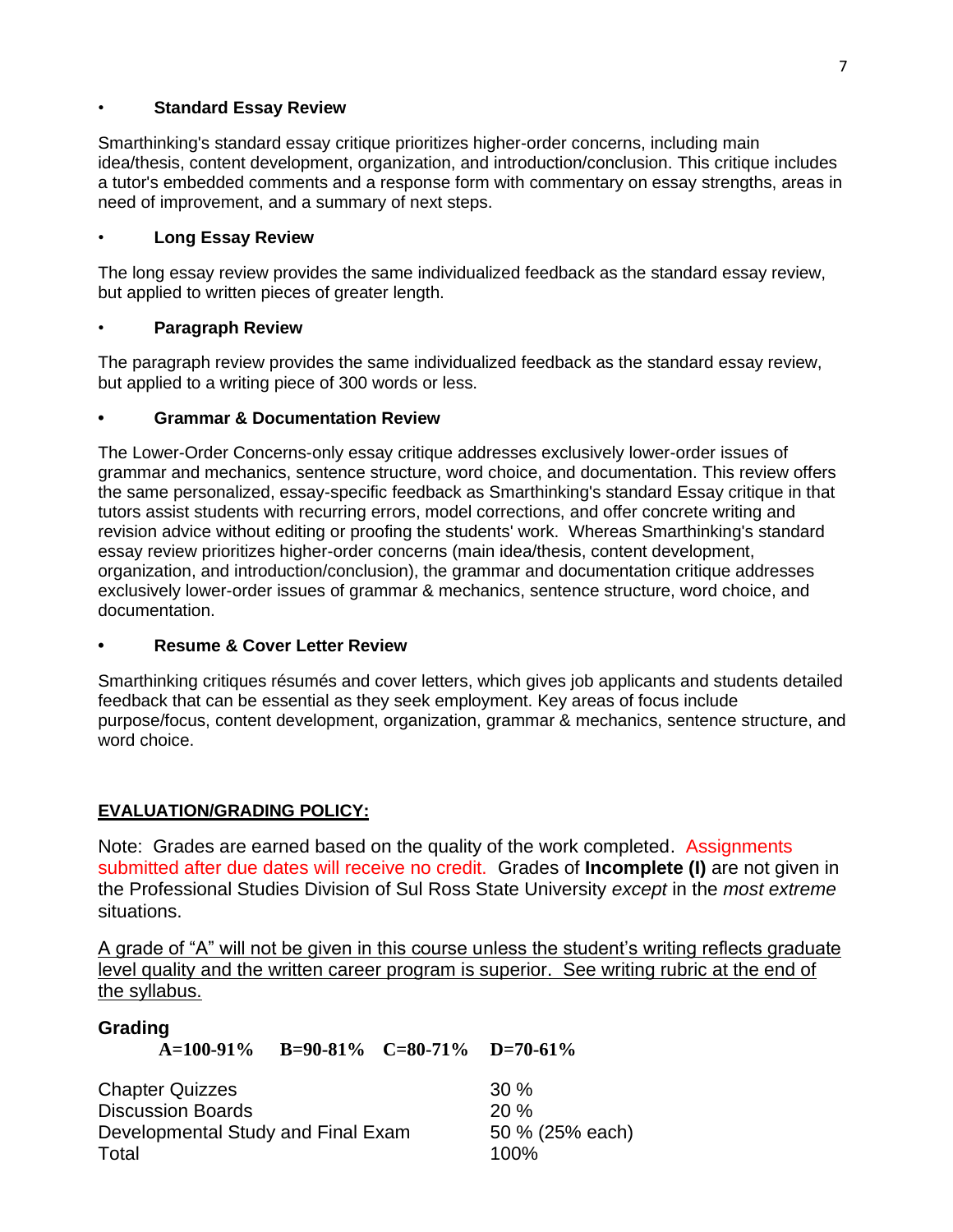Graduate students must maintain a 3.0 GPA to remain in good standing. Grades of **Incomplete (I)** are not given in the Professional Studies Division of Sul Ross State University *except* in the *most extreme* situations

A grade of "A" will not be given in this course unless the student's writing reflects graduate level quality and the written program is superior. A grade of "C" will result in the student retaking the course.

### **SCHEDULE/DUE DATES:**

All Assignments are due by 11:59pm (CST). **No late work will be accepted.** 

### *May 20 - Online ED 5313 course officially begins.*

- May 20 -**Complete** Online Participation Policy Agreement posted on Discussion Board. Must be completed before receiving credit for assignments,
- May 20 **Introduce** Yourself on the Discussion Board
- May 21 Discussion Board Postings and Responses- Chapter 1-Due
- May 22 Chapter 1 Quiz
- May 23 Chapter 2 Quiz

### **WEEK ONE**

- May 24 Discussion Board Postings and Responses- Chapter 3
- May 25 Chapter 3 Quiz
- May 26 Discussion Board Postings and Responses- Chapter 4
- May 27 Chapter 4 Quiz
- May 28 Discussion Board Postings and Responses- Chapter 5
- May 29 Chapter 5 Quiz
- May 30 Chapter 6 Quiz

#### **WEEK TWO**

- May 31 Discussion Board Postings and Responses- Chapter 7
- June 1 Chapter 7 Quiz
- June 2 Chapter 8 Quiz

\*You should submit your Child Development Study to Smarthinking Writing Program now so that you have time to get your feedback and make revisions.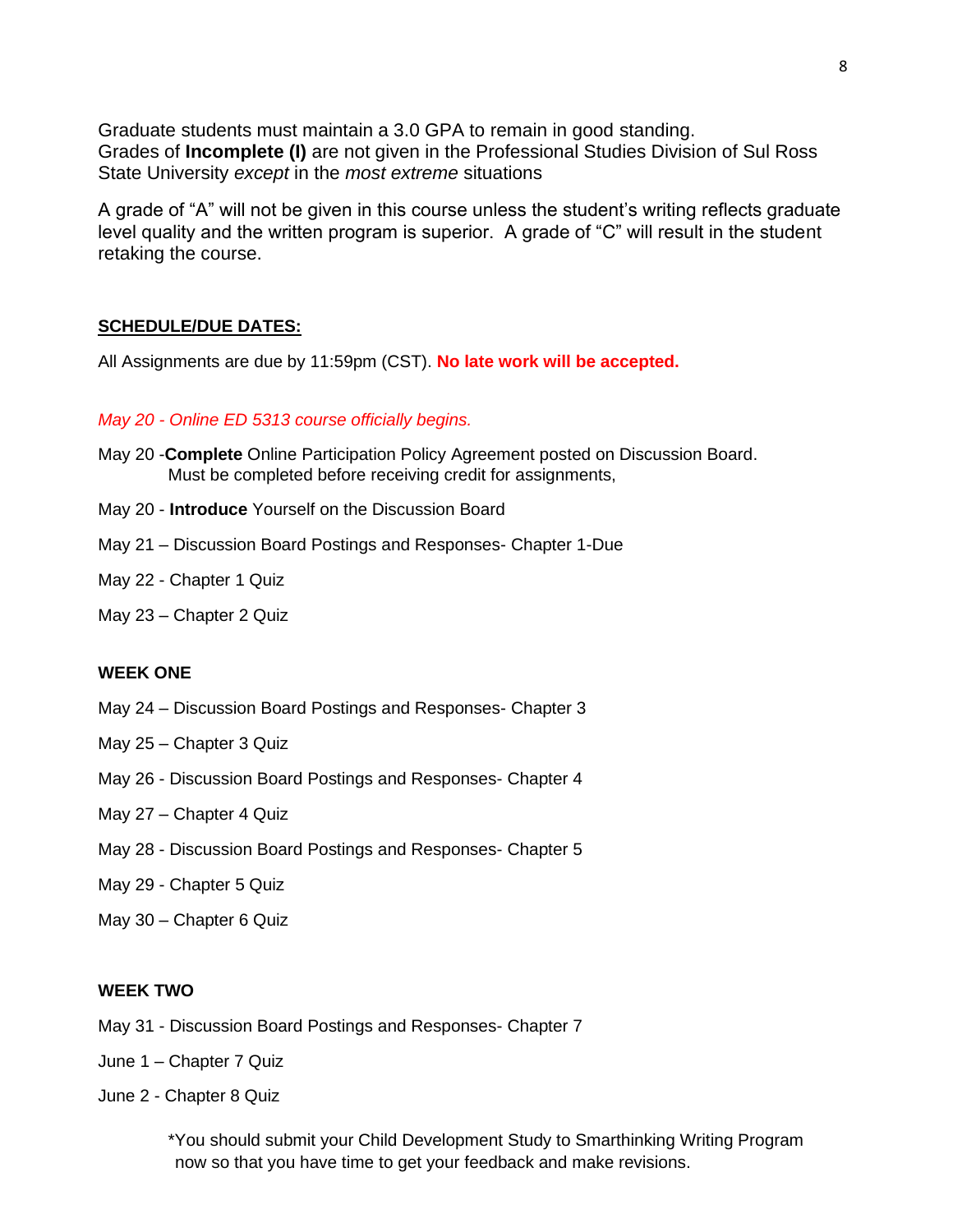- June 3 Discussion Board Postings and Responses- Chapter 9
- June 4 Chapter 9 Quiz
- June 5 Chapter 10 Quiz
- June 6 Discussion Board Postings and Responses- Chapter 11

### **WEEK THREE**

- June 7 Chapter 11 Quiz
- June 8 Finalize on Child Developmental Study
- June 9 Child Developmental Study
- June 10 Chapter 12 Quiz
- June 11 Discussion Board Postings and Responses- Chapter 13
- June 12 Chapter 13 Quiz
- *June 12 – Last Day to drop a class*
- June 13 Chapter 14 Quiz

### **WEEK FOUR**

- June 14 Discussion Board Postings and Responses- Chapter 15
- June 15 Chapter 15 Quiz
- June 16 Chapter 16 Quiz

\*You should submit your Adult Development Study to Smarthinking Writing Program now so that you have time to get feedback and make revisions.

- June 17 Discussion Board Postings and Responses- Chapter 17
- June 18 Chapter 17 Quiz
- June 19 Chapter 18 Quiz
- June 20 Discussion Board Postings and Responses- Chapter 19

#### **WEEK FIVE**

- June 21 Chapter 19 Quiz
- June 22 Chapter 20 Quiz
- June 23 Finalize Work on Adult Developmental Study
- June 24 Adult Developmental Study
- *June 26 – Last Day of class*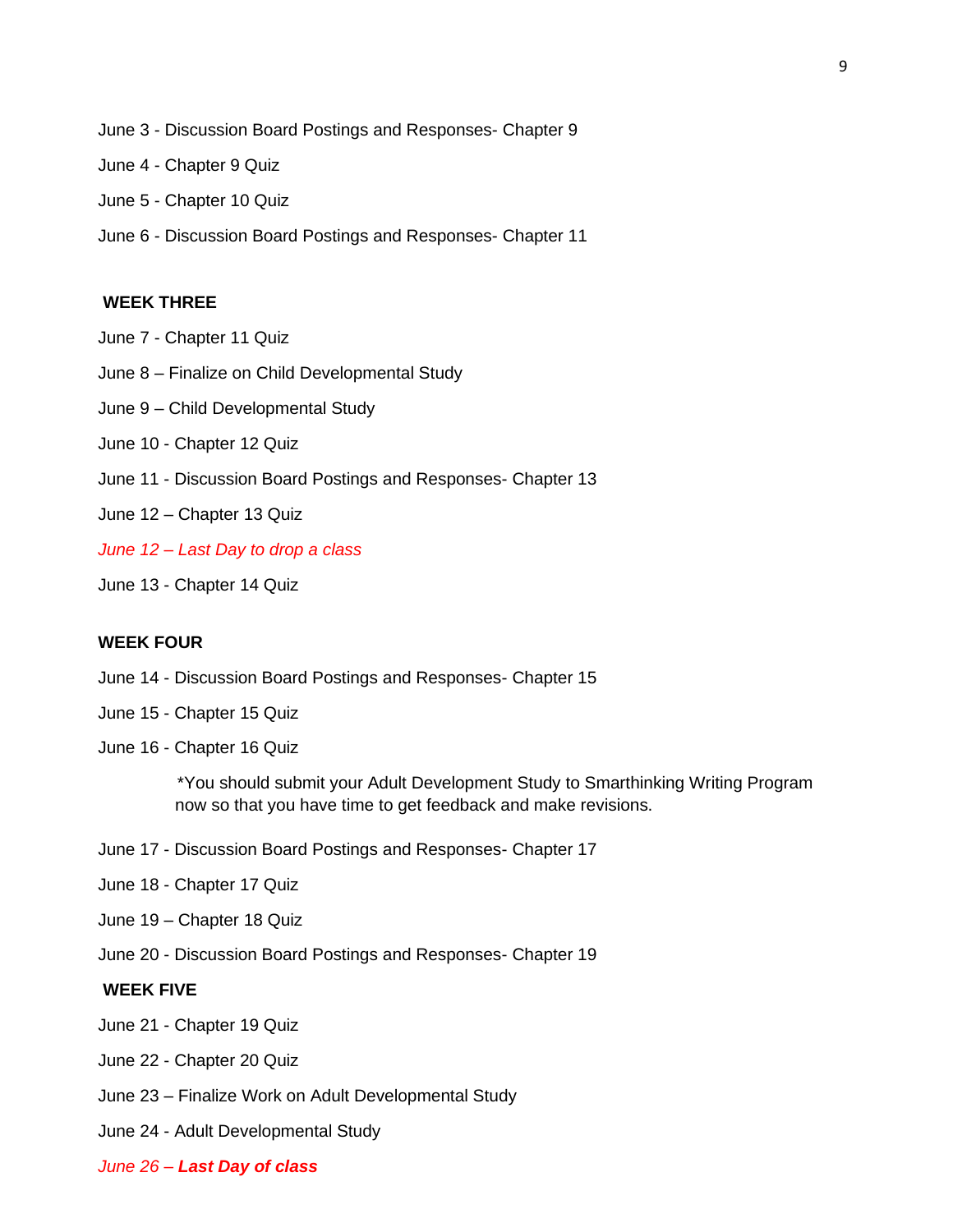*June 29 – Grades Due*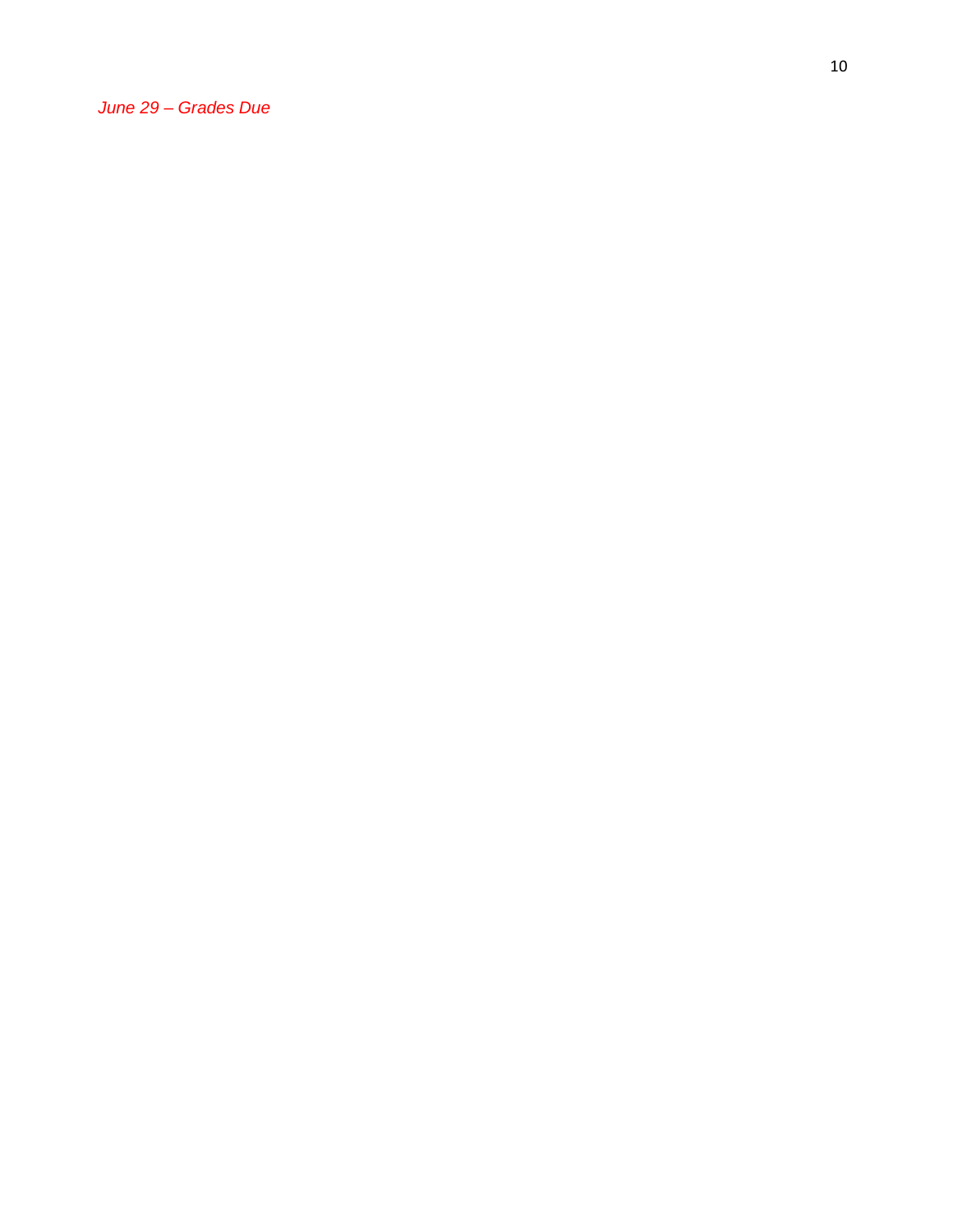# **WRITING RUBRIC FOR ALL WRITTEN ASSIGNMENTS AND DISCUSSIONS:**

| Sub-skill                                  | <b>Beginning</b>                                                                                                                                                    | <b>Basic</b>                                                                                                                                                                             | <b>Proficient</b>                                                                                                                                                                        | <b>Advanced</b>                                                                                                                                                                                                | <b>Exceptional</b>                                                                                                                                                                                            | <b>Score</b> |
|--------------------------------------------|---------------------------------------------------------------------------------------------------------------------------------------------------------------------|------------------------------------------------------------------------------------------------------------------------------------------------------------------------------------------|------------------------------------------------------------------------------------------------------------------------------------------------------------------------------------------|----------------------------------------------------------------------------------------------------------------------------------------------------------------------------------------------------------------|---------------------------------------------------------------------------------------------------------------------------------------------------------------------------------------------------------------|--------------|
|                                            | 1                                                                                                                                                                   | $\boldsymbol{2}$                                                                                                                                                                         | 3                                                                                                                                                                                        | 4                                                                                                                                                                                                              | 5                                                                                                                                                                                                             |              |
| Integration of<br>Knowledge                | The paper<br>did not<br>incorporate<br>knowledge<br>from the<br>literature or<br>class in<br>relevant and<br>meaningful<br>ways                                     | The paper<br>somewhat<br>incorporated<br>knowledge<br>from the<br>literature in<br>relevant and<br>meaningful<br>ways                                                                    | The paper<br>incorporated<br>knowledge<br>from the<br>literature in<br>relevant and<br>meaningful<br>ways                                                                                | The paper<br>effectively<br>incorporated<br>knowledge<br>from the<br>literature in<br>relevant and<br>meaningful<br>ways                                                                                       | The paper<br>very<br>effectively<br>incorporated<br>knowledge<br>from the<br>literature in<br>relevant and<br>meaningful<br>ways                                                                              |              |
| Organization<br>and<br><b>Presentation</b> | The paper<br>lacked topic<br>sentences,<br>transitions<br>from one<br>topic to<br>another,<br>relevant<br>connections<br>among<br>topics, and a<br>seamless<br>flow | The paper<br>occasionally<br>included<br>topic<br>sentences,<br>transitions<br>from one<br>topic to<br>another,<br>relevant<br>connections<br>among<br>topics, and a<br>seamless<br>flow | The paper<br>consistently<br>included<br>topic<br>sentences,<br>transitions<br>from one<br>topic to<br>another,<br>relevant<br>connections<br>among<br>topics, and a<br>seamless<br>flow | The paper<br>consistently<br>and<br>effectively<br>employed<br>topic<br>sentences,<br>transitions<br>from one<br>topic to<br>another,<br>relevant<br>connections<br>among<br>topics, and a<br>seamless<br>flow | The paper<br>uniformly and<br>very<br>effectively<br>employed<br>topic<br>sentences,<br>transitions<br>from one<br>topic to<br>another,<br>relevant<br>connections<br>among topics,<br>and a<br>seamless flow |              |
| <b>Focus</b>                               | The paper's<br>topic lacked<br>focus and a<br>clear<br>direction                                                                                                    | The paper's<br>topic had<br>occasional<br>focus,<br>direction, and<br>purpose                                                                                                            | The paper's<br>topic had<br>focus and<br>clarity of<br>direction and<br>purpose                                                                                                          | The paper's<br>topic had<br>effective<br>focus and<br>clarity of<br>direction and<br>purpose                                                                                                                   | The paper's<br>topic had very<br>effective<br>focus and<br>clarity of<br>direction and<br>purpose                                                                                                             |              |
| Level of<br>Coverage                       | The paper<br>lacked<br>depth,<br>elaboration,<br>and relevant<br>material                                                                                           | The paper<br>occasionally<br>included<br>depth,<br>elaboration,<br>and relevant<br>material                                                                                              | The paper<br>included<br>depth,<br>elaboration,<br>and relevant<br>material                                                                                                              | The paper<br>effectively<br>included<br>depth,<br>elaboration,<br>and relevant<br>material                                                                                                                     | The paper<br>very<br>effectively<br>included<br>depth,<br>elaboration,<br>and relevant<br>material                                                                                                            |              |
| Grammar/<br><b>Spelling</b>                | The paper<br>contained<br>numerous<br>errors of<br>grammar<br>and spelling                                                                                          | The paper<br>contained<br>some errors<br>of grammar<br>and spelling                                                                                                                      | The paper<br>contained<br>very few<br>errors of<br>grammar and<br>spelling                                                                                                               | The paper<br>contained<br>only one or<br>two errors of<br>grammar and<br>spelling                                                                                                                              | The paper<br>contained no<br>errors of<br>grammar and<br>spelling                                                                                                                                             |              |